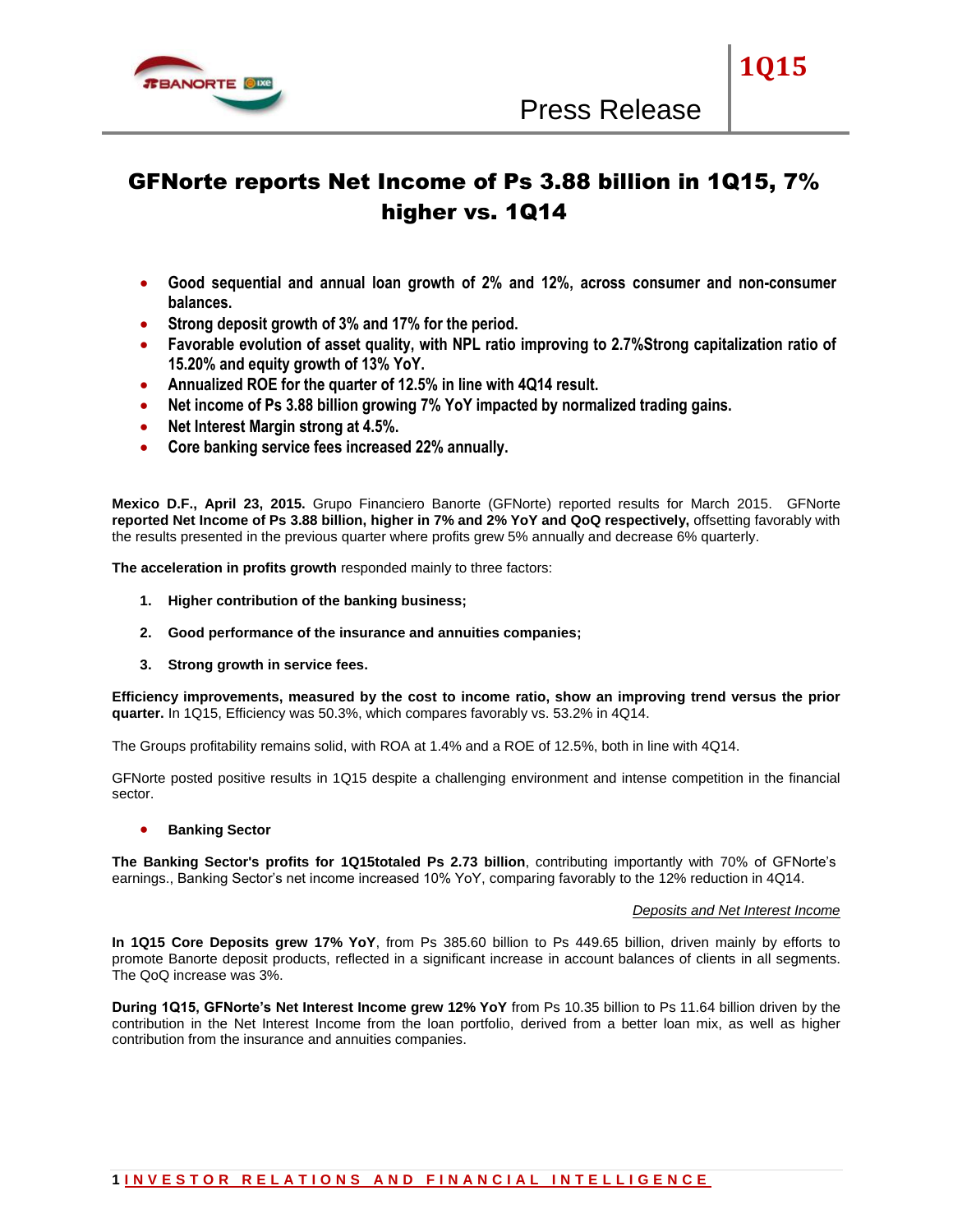

# *Loans*

**1Q15**

**Performing Loans reported a YoY growth of 12% in 1Q15,** increasing by Ps 52.26 billion totaling Ps 479.81 billion. This means higher growth rate vs. the 11% in the prior quarter. The good performance of the loan book was favored by the dynamics showed in the consumer and government books.

**In 1Q15, the Past Due Loan Ratio was 2.7%, (25 bp) lower vs. 1Q14 and (21 bp) lower vs. 4Q14.** The favorable evolution of this ratio vs. 4Q14 was due to the performance of the commercial, car, mortgage and payroll segments.

**During 1Q15, Past Due Loans were Ps 13.47 billion, a (6%) reduction vs 4Q14.**

**The loan loss coverage ratio was adequate** at 108.1% in 1Q15, increasing 2.4 pp YoY and 1.2 pp QoQ.

# *Capitalization*

At the end of 1Q15 **the Capitalization Ratio (CR) for Banorte** was 15.20%, with a Tier 1 ratio of 13.64% and a Core Tier 1 ratio of 12.79%.

# **Other Subsidiaries**

During 1Q15, **Long Term Savings,** including Afore XXI Banorte and the Insurance and Annuities companies, contributed Ps 968 million to the Financial Group's earnings, increasing in 19% and 7% YoY and QoQ respectively.

**Banorte - Ixe Tarjetas,** subsidiary of Banco Mercantil del Norte, reported profits of Ps 407 million in 1Q15, increasing in 8% and 4% YoY and QoQ respectively.

**The Brokerage Sector** (Casa de Bolsa Banorte Ixe and Operadora de Fondos Banorte-Ixe) reported profits of Ps 163 million in 1Q15, (20%) lower vs. 1Q14.

**SOFOM and Other Finance Companies**, comprised of Arrendadora y Factor Banorte, Almacenadora Banorte, Sólida Administradora de Portfolios and Ixe Servicios, recorded profits in 1Q15 of Ps 36 million, 75% lower YoY mainly to Sólida Administradora de Portafolios' results. Quarterly profits decrease (78%).